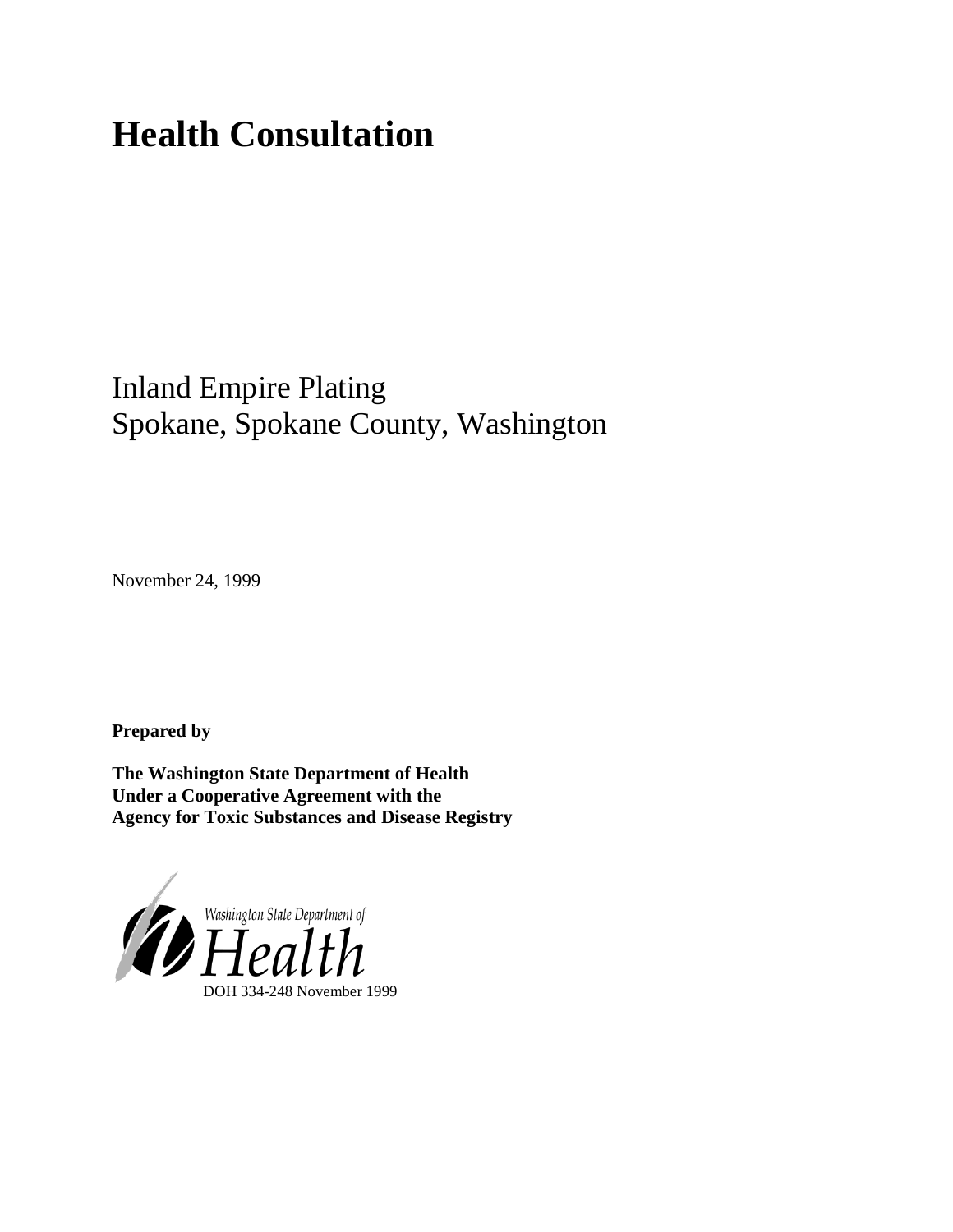#### **FOREWORD**

The Washington State Department of Health has prepared this health consultation under cooperative agreement with the Agency for Toxic Substances and Disease Registry (ATSDR), an agency of the U.S. Public Health Service. The goal of Washington State Department of Health and ATSDR is to identify and mitigate adverse human health effects resulting from exposure to hazardous substances in the environment. This report was prepared in accordance with methodologies and guidelines developed by ATSDR.

Health Consultations are conducted to better characterize past, current, and potential future human exposures to hazardous substances in the environment and to more thoroughly evaluate existing and potential health effects related to those exposures. Three primary methods are used to collect information during a health consultation: (1) Biomedical testing, such as the collection of blood or urine samples, to provide information on current (and sometimes past) exposures to a contaminant, (2) Environmental testing, such as the collection of soil, water, air, or dust, to help determine possible exposure sources, and (3) Exposure-dose reconstruction which utilizes environmental sampling information and computer models to estimate the contaminant levels that people may have been exposed to in the past or may be exposed to in the future.

For additional information regarding this health consultation, contact:

Steve Matthews, Public Health Advisor Washington State Department of Health Office of Toxic Substances P.O. Box 47846 Olympia, WA 98504-7846 (360) 236-3376 Toll Free 1-877-485-7316 Fax (360) 236-2251

#### **BACKGROUND AND STATEMENT OF ISSUES**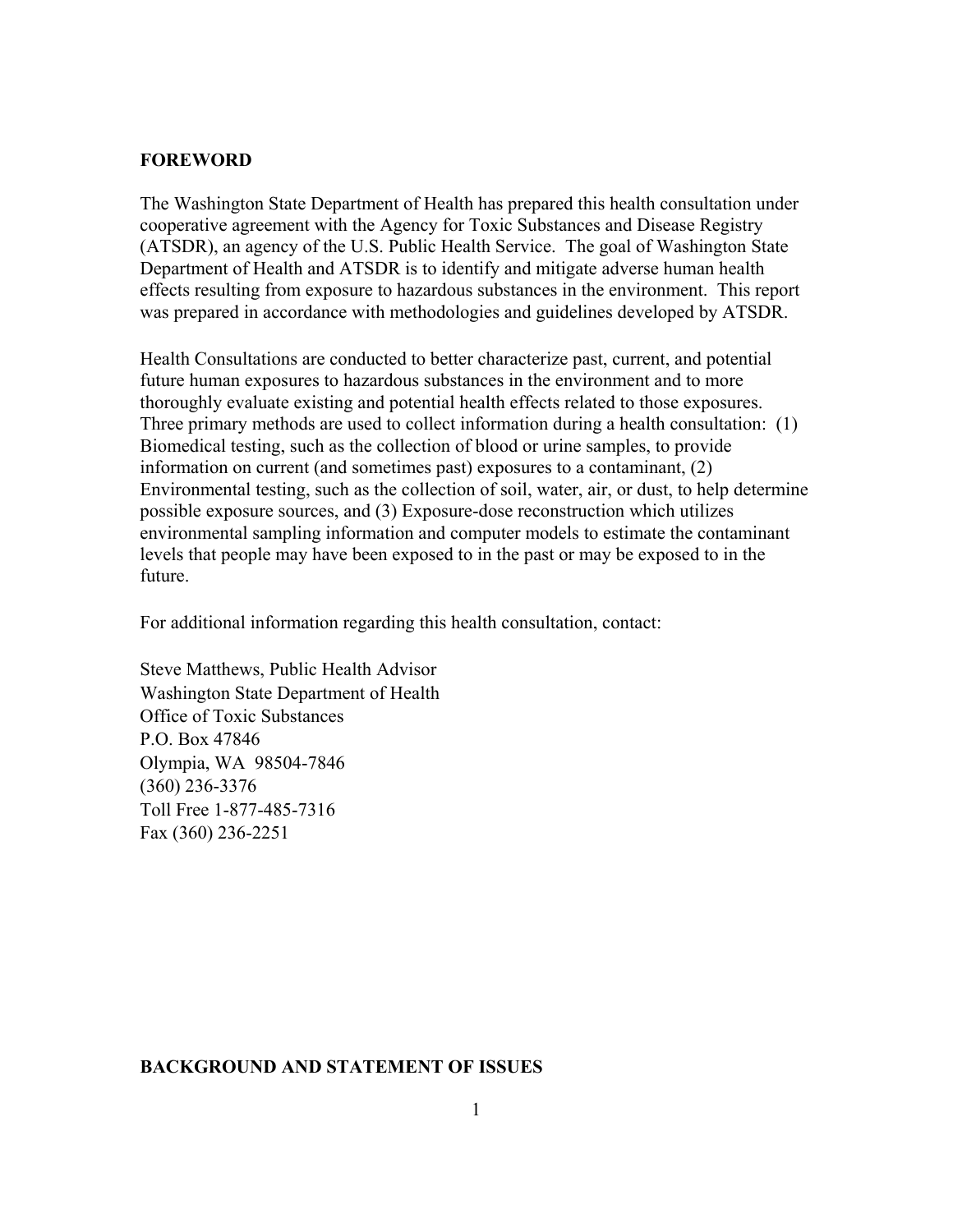The Washington State Department of Health (DOH) has prepared this health consultation at the request of the Washington State Department of Ecology (Ecology) to evaluate potential health hazards posed to residents living at or near the former Inland Empire Plating Site.

The site is located in Spokane, in the southwest quarter of Section 18, Township 25 North, Range 43 East of the Willamette Meridian (Figure 1). The site is approximately one acre in size and is currently a vacant lot with a few piles of course gravel, excavations, and areas covered with plastic tarps. The site topography is generally flat, on an elevated terrace of sand, gravel, and basalt above the northern bank of the Spokane River in the southwestern portion of the Spokane Valley.<sup>2</sup> Groundwater is approximately 70 feet below ground surface, however, this aquifer does not appear to be connected to the main Rathdrum Prairie Aquifer, used for drinking water. The nearest surface water is the Spokane River, located approximately 800 feet down gradient to the south.<sup>1</sup>

The surrounding area is mixed residential and local government use, with some light industrial and commercial use. The site is zoned to allow mixed residential use. The Spokane County Health Department and a vacant county office/warehouse are to the east, and vacant land along Ide Avenue borders the property to the south. Another vacant lot borders the west side. The site has been owned by several businesses since 1947, including Inland Empire Plating, which occupied a building on a portion of the property and was in business from 1974 to 1979 (Figure 2). Spokane County purchased the property in 1980 and sold it to a private company (the current owner) in 1996; however, Spokane County continued to lease the building for road maintenance equipment. In March of 1998, the building was demolished and removed from the site.

Operations at Inland Empire Plating consisted of electroplating and metal polishing which required tanks of electrolytic solution (plating tanks) into which metal parts were immersed. Following the plating process, excess electrolytes were removed by several rinses. Typically the plating baths and accumulated sludges contain high concentrations of metals and sometimes cyanide. Ecology discharge permit records indicates that wastewater contained various acids (including hydrochloric, sulphuric, nitric, and chromic acids), copper cyanide, sodium cyanide, nickel sulphates and caustic soda.<sup>2</sup>

In 1990 and 1991, soil was determined to be contaminated with elevated levels of heavy metals and cyanide, and sludge in a settling tank was contaminated with cyanide wastes.<sup>1</sup> Cleanup actions included soil excavation and removal of the settling tank, tank liner, and associated PVC piping. Soil analysis beneath the settling tank following excavation still indicated elevated levels of lead and cadmium. Cyanide levels were below Ecology Cleanup levels. $<sup>1</sup>$ </sup>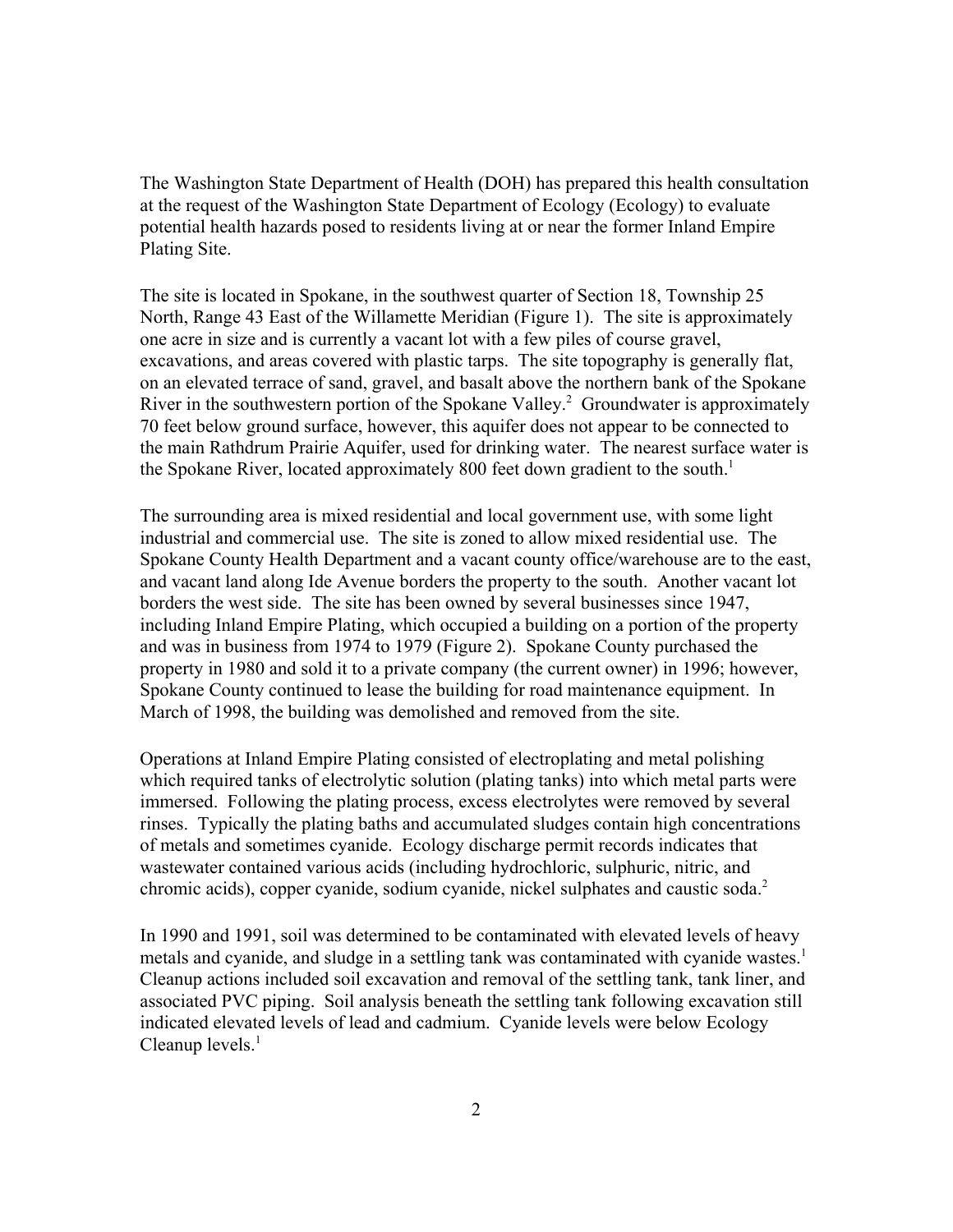In 1997, soil samples were collected from depths of 0-6 inches and 9-18 inches and analyzed for metals, cyanide, and PAHs. Results indicated that some soil samples exceeded cleanup levels for cadmium, chromium, lead, and PAHs. Based on these results, additional excavation was conducted. Confirmation sampling indicated that cadmium still exceeded Ecology MTCA Method A Cleanup Levels.<sup>2</sup> Additional excavation and sampling was conducted to a depth of 15 feet and analytical results indicated that three areas totaling 400 square feet contained soil that still exceeded the Ecology clean up levels for cadmium. The highest level of cadmium was 9.4 ppm. Although this exceeded Ecology clean up levels, Ecology recommended leaving the remaining contaminated soil in place and applying a restrictive covenant.

Over 8-9 years, approximately 2,500 cubic yards of soil contaminated with heavy metals and cyanide was removed from the Inland Empire Plating site. A possible exposure to fugitive dust could have occurred to area residents; however, no data exists to determine actual exposure.

#### **DISCUSSION**

The constituents of concern for the former Inland Empire Plating site were originally identified as cyanide and metals, including cadmium, chromium, lead, nickel, and zinc. Soil is the primary environmental medium of concern since groundwater beneath the site is confined and does not appear to be connected to any drinking water aquifers.

Soil with cadmium exceeding Ecology clean up levels remains in a 400 square foot area at a depth of 15.5 feet below ground surface. Therefore, there are no completed pathways since residential homes are on city water and the depth of soil contamination is below ground.

The site is located in an area of primarily commercial and semi-industrial uses; however some residences are located nearby (within 500 feet), and the site is zoned to allow mixed residential use. The size of the residential area is several square miles comprising of the area north of downtown Spokane. However, there appears to be no completed pathways as residential homes are on city water and the depth of soil contamination is approximately 15 feet below ground surface. In addition, the concentration of cadmium, 9.4 ppm, is below the child Environmental Media Evaluation Guide (EMEG) comparison value (of 10 ppm) for cadmium in soil.

#### **EXPOSURE PATHWAY AND CHILDREN**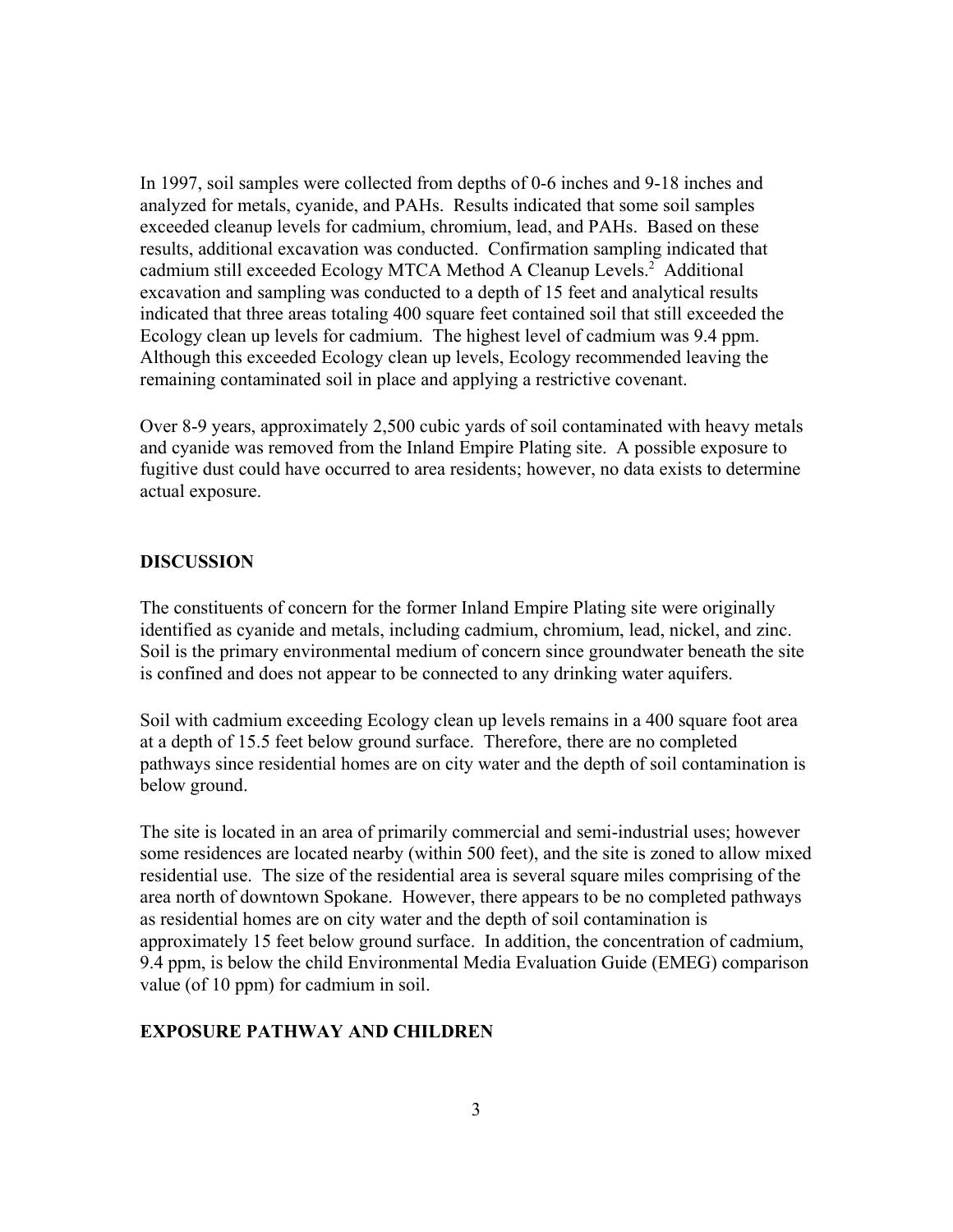The potential for exposure and subsequent adverse health effects are often increased for young children as opposed to older children or adults. Since this is a residential area and the site is not fenced, children are likely to venture onto the site to play. Children are far more likely to engage in activities that involve getting dirty. Playing in dirt combined with frequent hand-to-mouth activity, provides toddlers and young children with an increased chance of exposure to contaminants by way of ingestion, inhalation, and skin contact. In addition to the potential for higher exposures of young children, the risk of adverse health effects is also increased. ATSDR and DOH recognize that children are susceptible to developmental toxicity that can occur at levels much lower than those causing other types of toxicity.

However, with this site, children are highly unlikely to be exposed to cadmium since it is 15.5 feet below ground surface. Since this evaluation is expected to be protective of children, who are more sensitive, it is protective for adults as well.

### **CONCLUSIONS**

- Approximately 2500 cubic yards of soil contaminated with heavy metals and cyanide was removed from the Inland Empire Plating site. Residents may have been exposed to contaminated dust, however, no data exists to determine actual exposure.
- No pathways are completed for exposure to contaminants of concern.
- No public health hazard exists from exposure to the maximum concentration of cadmium in soil.

### **RECOMMENDATIONS**

There are no recommendations.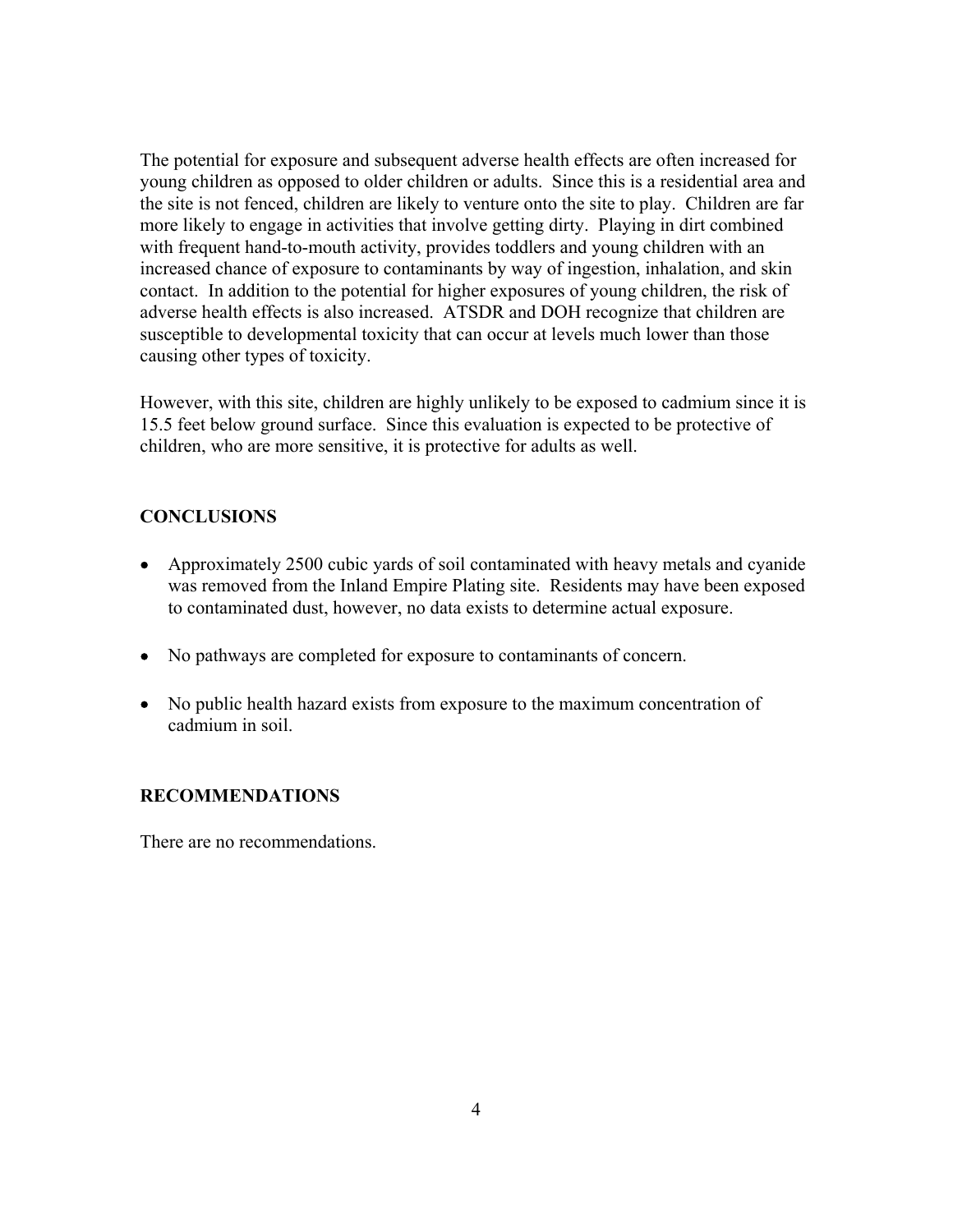#### **REFERENCES**

- 1. Memorandum to F. Goldstein from P. Carter, March 23, 1999.
- 2. Voluntary Cleanup--Former Inland Empire Plating Site, Landau Associates, May 29, 1998.
- 3. Letter to F. Goldstein from S. Miller, March 24, 1999.
- 4. Letter to P. Carter from S. Miller, December 18 1997.
- 5. Letter to S. Spencer from S. Miller, February 12, 1996.
- 6. Worksheet 1, Summary Score Sheet, Inland Empire Plating, May 31, 1991.
- 7. Site Hazard Assessment Data Collection Summary Sheets, Washington Ranking Method, Inland Empire Plating, August 30, 1990.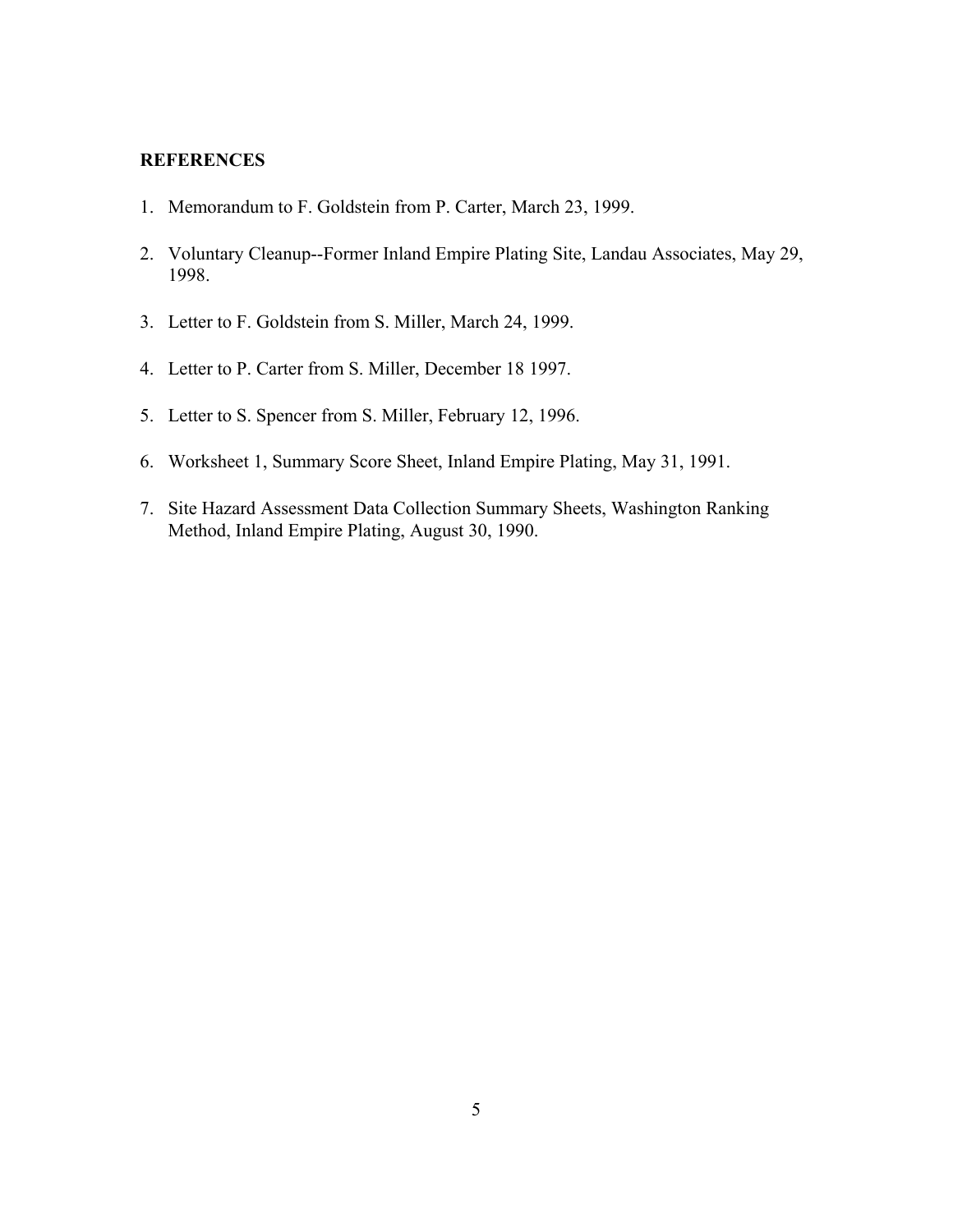# **Glossary**

| <b>Aquifer</b>                                                                         | An underground formation composed of materials such as sand, soil, or gravel that<br>can store and/or supply groundwater to wells and springs.                                                                                                                                                  |
|----------------------------------------------------------------------------------------|-------------------------------------------------------------------------------------------------------------------------------------------------------------------------------------------------------------------------------------------------------------------------------------------------|
| <b>Agency for Toxic</b><br><b>Substances and</b><br><b>Disease Registry</b><br>(ATSDR) | The principal federal pubic health agency involved with hazardous waste issues,<br>responsible for preventing or reducing the harmful effects of exposure to hazardous<br>substances on human health and quality of life. ATSDR is part of the U.S.<br>Department of Health and Human Services. |
| <b>Comparison value</b>                                                                | A concentration of a chemical in soil, air or water that, if exceeded, requires further<br>evaluation as a contaminant of potential health concern. The terms comparison<br>value and screening level are often used synonymously.                                                              |
| <b>Contaminant</b>                                                                     | Any chemical that exists in the environment or living organisms that is not normally<br>found there.                                                                                                                                                                                            |
| <b>Dose</b>                                                                            | A dose is the amount of a substance that gets into the body through ingestion, skin<br>absorption or inhalation. It is calculated per kilogram of body weight per day.                                                                                                                          |
| <b>Environmental</b><br><b>Media Evaluation</b><br><b>Guide (EMEG)</b>                 | A concentration in air, soil, or water below which adverse non-cancer health effects<br>are not expected to occur. The EMEG is a comparison value used to select<br>contaminants of potential health concern and is based on ATSDR's minimal risk<br>level (MRL).                               |
| <b>Exposure</b>                                                                        | Contact with a chemical by swallowing, by breathing, or by direct contact (such as<br>through the skin or eyes). Exposure may be short term (acute) or long term<br>(chronic).                                                                                                                  |
| Groundwater                                                                            | Water found underground that fills pores between materials such as sand, soil, or<br>gravel. In aquifers, groundwater often occurs in quantities where it can be used for<br>drinking water, irrigation, and other purposes.                                                                    |
| <b>Hazardous</b><br>substance                                                          | Any material that poses a threat to public health and/or the environment. Typical<br>hazardous substances are materials that are toxic, corrosive, ignitable, explosive,<br>or chemically reactive.                                                                                             |
| <b>Model Toxics</b><br><b>Control Act</b><br>(MTCA)                                    | The hazardous waste cleanup law for Washington State.                                                                                                                                                                                                                                           |
| <b>Media</b>                                                                           | Soil, water, air, plants, animals, or any other part of the environment that can<br>contain contaminants.                                                                                                                                                                                       |